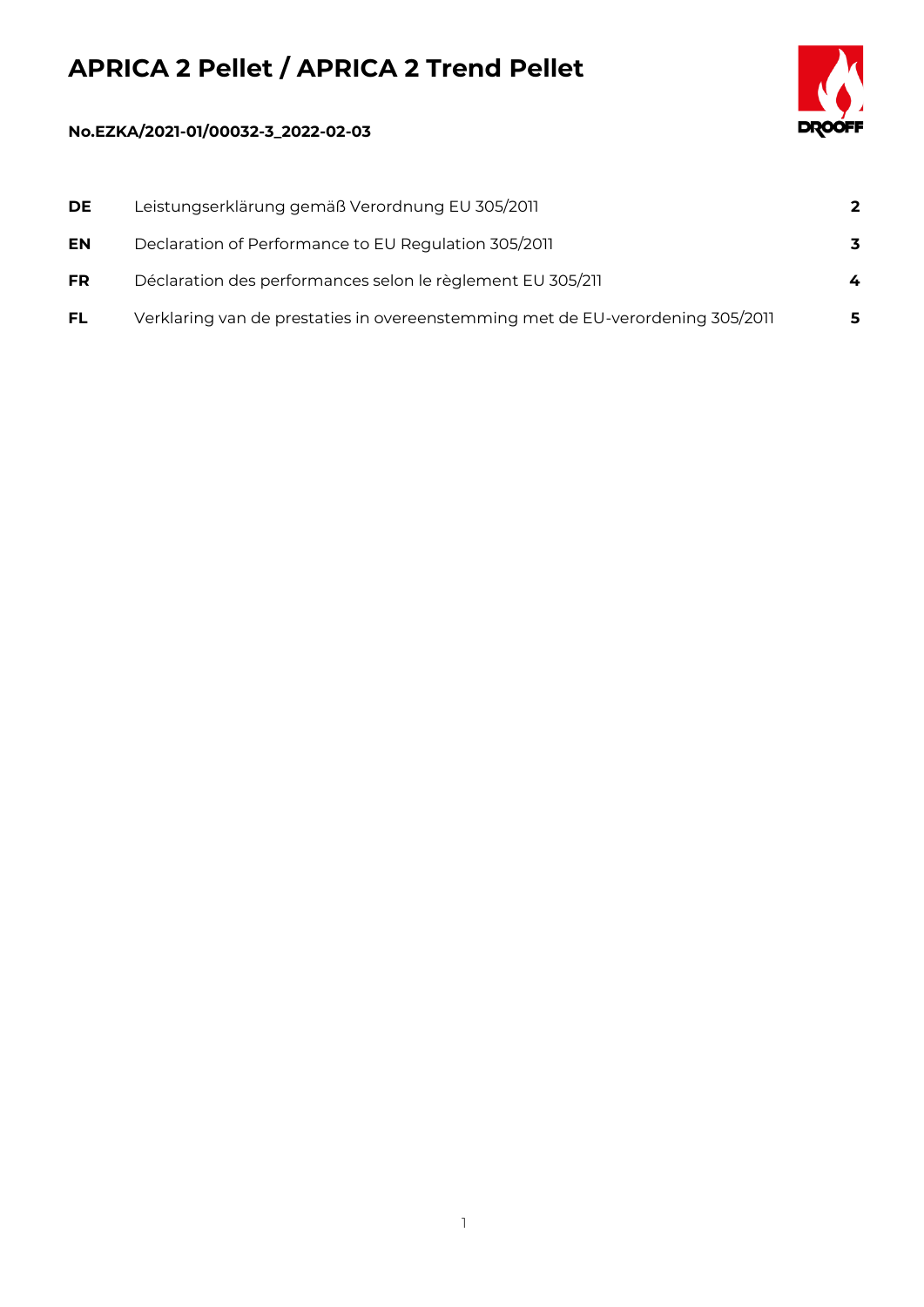

| 1. Allgemeines                                                                                           |                                         |  |  |
|----------------------------------------------------------------------------------------------------------|-----------------------------------------|--|--|
| Produkt                                                                                                  | APRICA 2 Pellet / APRICA 2 Trend Pellet |  |  |
| Verwendungszweck                                                                                         | Raumheizer zur Verfeuerung von          |  |  |
|                                                                                                          | Holzpellets ohne Warmwasserbereitung    |  |  |
| Hersteller                                                                                               | Drooff Kaminöfen GmbH & Co. KG          |  |  |
|                                                                                                          | Keffelker Str. 40                       |  |  |
|                                                                                                          | 59929 Brilon, Deutschland               |  |  |
| System(e) zur Bewertung der Leistungsbeständigkeit                                                       | 3                                       |  |  |
| Benanntes Prüflabor / Nr.                                                                                | <b>SGS Nederland BV</b>                 |  |  |
| Prüfbericht Nr.                                                                                          | EZKA/2021-01/00032-3                    |  |  |
| Harmonisierte technische Spezifikation                                                                   | EN 13240:2005-10                        |  |  |
| 2. Wesentliche Merkmale                                                                                  |                                         |  |  |
| <b>Brandsicherheit</b>                                                                                   | Erfüllt                                 |  |  |
| Brandverhalten                                                                                           | Al nach EN13501-1                       |  |  |
| Sicherheitsabstand zu brennbaren Materialien in mm                                                       | Decke:                                  |  |  |
|                                                                                                          | Boden:                                  |  |  |
|                                                                                                          | Hinten:<br>50                           |  |  |
|                                                                                                          | Seite (ohne Strahlungseinfluss):<br>150 |  |  |
|                                                                                                          | Seiten (mit Strahlungseinfluss):<br>150 |  |  |
|                                                                                                          | Vorne:<br>800                           |  |  |
| Brandgefahr durch Herausfallen von brennendem Brennstoff                                                 | Erfüllt                                 |  |  |
| Reinigbarkeit                                                                                            | Erfüllt                                 |  |  |
| Emission von Verbrennungsprodukten (CO)                                                                  | g/Nm <sup>3</sup><br>< 1,25             |  |  |
| Abgastemperatur Messstrecke bei Nennwärmeleistung (fire +)                                               | $\overline{C}$<br>$174(-)$              |  |  |
| Abgastemperatur Stutzen bei Nennwärmeleistung (fire+)                                                    | $\overline{C}$<br>$209(-)$              |  |  |
| Oberflächentemperatur                                                                                    | Erfüllt                                 |  |  |
| Elektrische Sicherheit                                                                                   | Erfüllt                                 |  |  |
| Freisetzung von gefährlichen Stoffen                                                                     | <b>NPD</b>                              |  |  |
| Max. Betriebsdruck                                                                                       | Nicht relevant                          |  |  |
| Mechanische Festigkeit (zum Tragen eines Schornsteins)                                                   | <b>NPD</b>                              |  |  |
| Wärmeleistung / Energieeffizienz                                                                         | Erfüllt                                 |  |  |
| Nennwärmeleistung                                                                                        | kW<br>7,1                               |  |  |
| Nenn-Raumwärmeleistung                                                                                   | 7,1<br>kW                               |  |  |
| Nenn-Wasserwärmeleistung                                                                                 | kW                                      |  |  |
| Wirkungsgrad                                                                                             | %<br>> 75                               |  |  |
| Dauerhaftigkeit                                                                                          | <b>NPD</b>                              |  |  |
| Die Leistung des Produktes gemäß 1 entspricht den erklärten Leistungen gemäß Abschnitt 2.                |                                         |  |  |
| Verantwortlich für die Erstellung dieser Leistungserklärung ist allein der Hersteller gemäß Abschnitt 1. |                                         |  |  |

Unterzeichnet im Namen des Herstellers

 $\overline{\phantom{a}}$ 

Till Klask, Geschäftsführer Brilon, 03.02.2022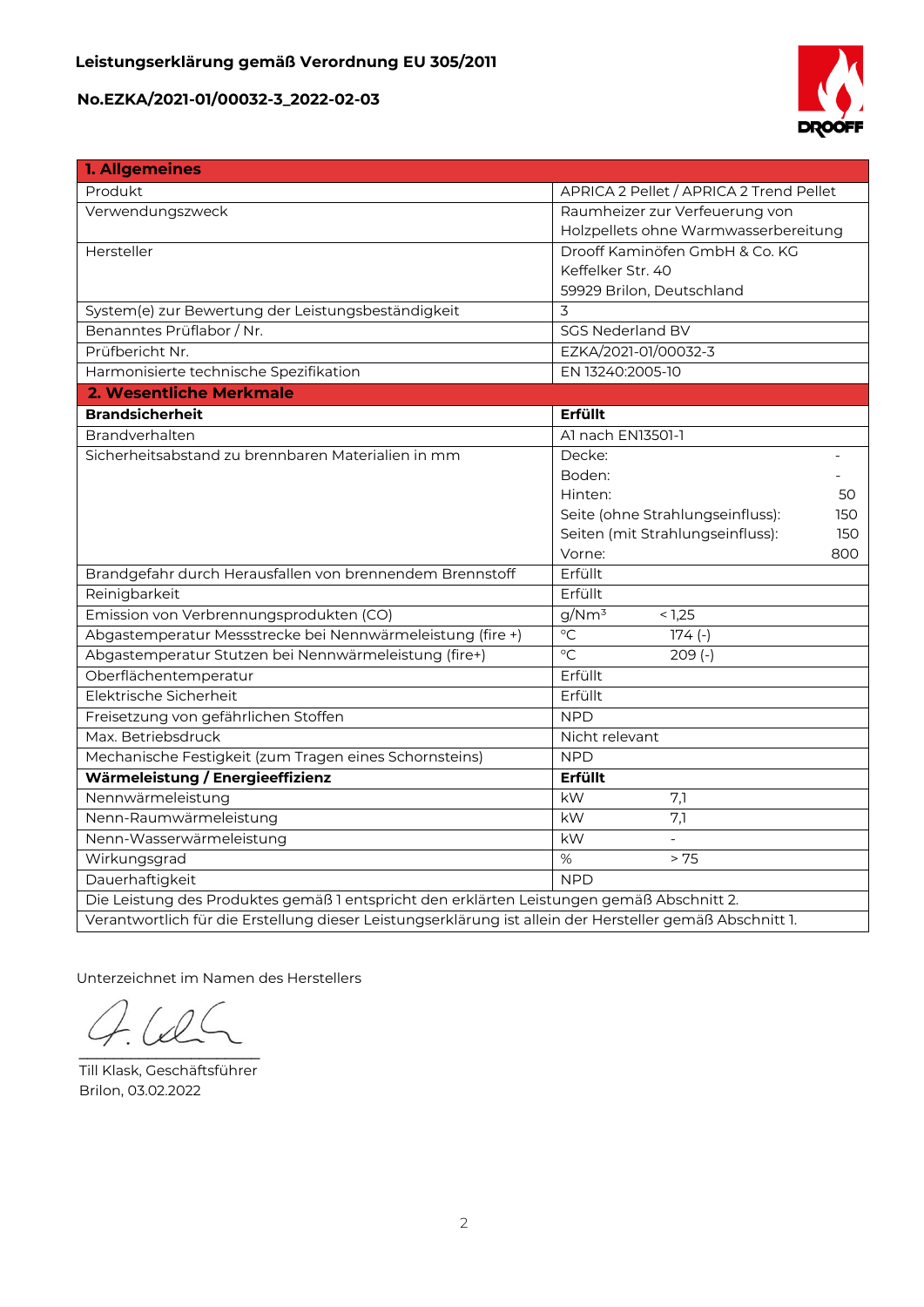

| 1. General                                                                                                         |                                            |  |  |  |
|--------------------------------------------------------------------------------------------------------------------|--------------------------------------------|--|--|--|
| Product                                                                                                            | APRICA 2 Pellet / APRICA 2 Trend Pellet    |  |  |  |
| Intended use                                                                                                       | Room heater for firing wood pellets        |  |  |  |
|                                                                                                                    | without hot water preparation              |  |  |  |
| Manufacturer                                                                                                       | Drooff Kaminöfen GmbH & Co. KG             |  |  |  |
|                                                                                                                    | Keffelker Str. 40                          |  |  |  |
|                                                                                                                    | 59929 Brilon, Germany                      |  |  |  |
| System(s) for assessment of performance consistency                                                                | 3                                          |  |  |  |
| Nominated test laboratory / no.                                                                                    | <b>SGS Nederland BV</b>                    |  |  |  |
| Test report no.                                                                                                    | EZKA/2021-01/00032-3                       |  |  |  |
| Harmonized technical specification                                                                                 | EN 13240:2005-10                           |  |  |  |
| 2. Essential features                                                                                              |                                            |  |  |  |
| <b>Fire safety</b>                                                                                                 | <b>Fulfilled</b>                           |  |  |  |
| Fire behaviour                                                                                                     | Al according to EN13501-1                  |  |  |  |
| Distance from inflammable materials in mm                                                                          | Ceiling:                                   |  |  |  |
|                                                                                                                    | Floor:                                     |  |  |  |
|                                                                                                                    | Back:<br>50                                |  |  |  |
|                                                                                                                    | Side (without radiation influence):<br>150 |  |  |  |
|                                                                                                                    | Side (with radiation influence):<br>150    |  |  |  |
|                                                                                                                    | Front:<br>800                              |  |  |  |
| Fire hazard due to burning fuel falling out                                                                        | Fulfilled                                  |  |  |  |
| Cleanability                                                                                                       | Fulfilled                                  |  |  |  |
| Emission of combustion products (CO)                                                                               | g/Nm <sup>3</sup><br>< 1,25                |  |  |  |
| Exhaust gas temperature measuring section at nominal heat                                                          | $\overline{C}$<br>$174(-)$                 |  |  |  |
| output (fire +)                                                                                                    |                                            |  |  |  |
| Flue gas temperature at nominal heat output (fire+)                                                                | $\overline{C}$<br>$209(-)$                 |  |  |  |
| Surface temperature                                                                                                | Fulfilled                                  |  |  |  |
| Electrical safety                                                                                                  | Fulfilled                                  |  |  |  |
| Release of hazardous substances                                                                                    | <b>NPD</b>                                 |  |  |  |
| Max. operating pressure                                                                                            | Not relevant                               |  |  |  |
| Mechanical strength (to support a chimney)                                                                         | <b>NPD</b>                                 |  |  |  |
| Heat output / energy efficiency                                                                                    | <b>Fulfilled</b>                           |  |  |  |
| Rated heating capacity                                                                                             | kW<br>7,1                                  |  |  |  |
| Room-heating capacity                                                                                              | kW<br>7,1                                  |  |  |  |
| Water-heating capacity                                                                                             | kW                                         |  |  |  |
| Efficiency                                                                                                         | %<br>> 75                                  |  |  |  |
| Durability                                                                                                         | <b>NPD</b>                                 |  |  |  |
| The performance of the product according to 1 corresponds to the declared performances according to section 2.     |                                            |  |  |  |
| The manufacturer alone is responsible for drawing up this declaration of performance in accordance with section 1. |                                            |  |  |  |

Signed on behalf of the manufacturer

 $10C$  $\mathcal{L}$  and  $\mathcal{L}$  and  $\mathcal{L}$ 

Till Klask, managing director Brilon, 3 rd February 2022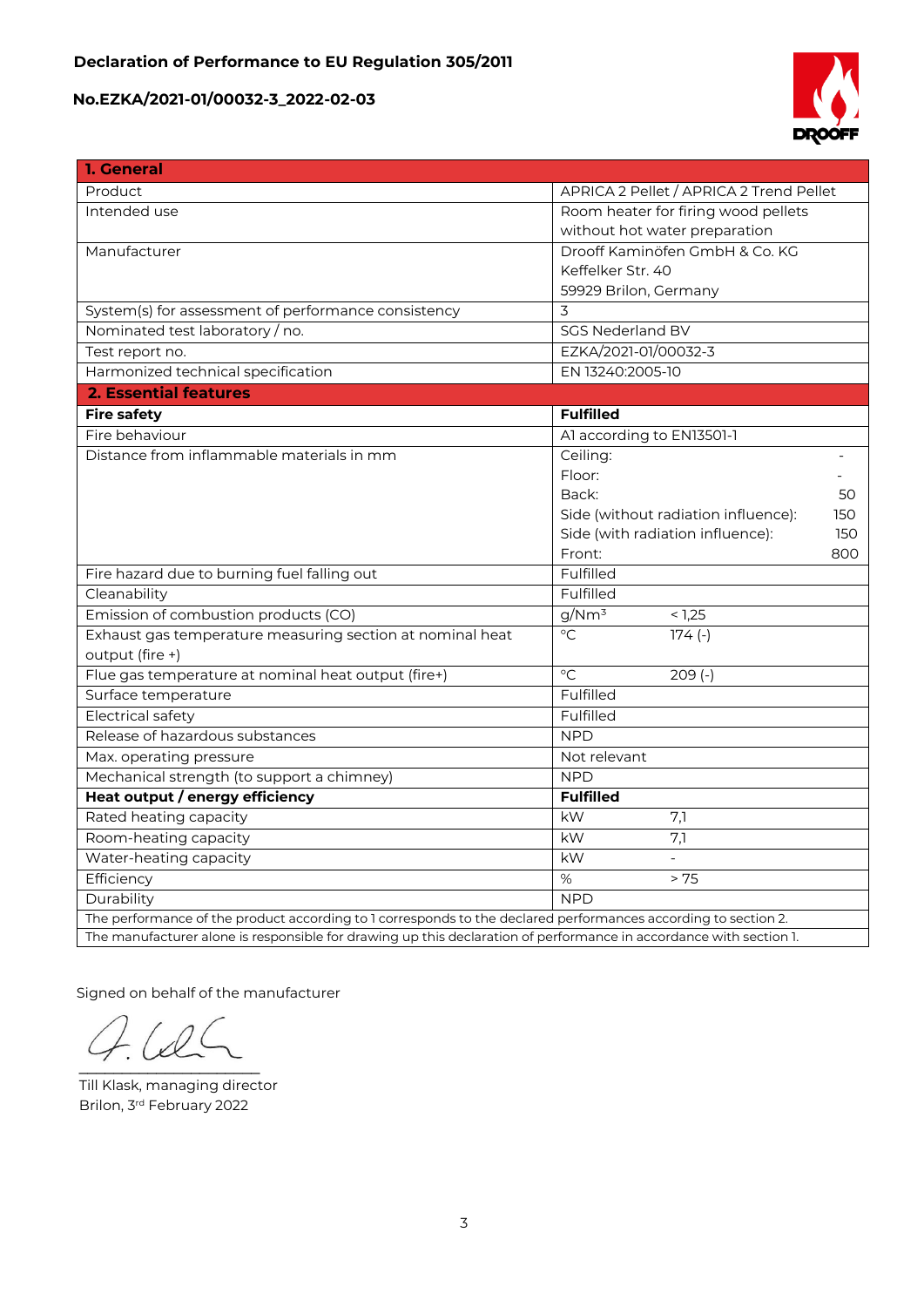

| 1. Généralités                                                                                                       |                                         |
|----------------------------------------------------------------------------------------------------------------------|-----------------------------------------|
| Produit                                                                                                              | APRICA 2 Pellet / APRICA 2 Trend Pellet |
| Objet                                                                                                                | Chauffage pour la combustion de pellets |
|                                                                                                                      | de bois sans production d'eau chaude    |
| Fabricant                                                                                                            | Drooff Kaminöfen GmbH & Co. KG          |
|                                                                                                                      | Keffelker Str. 40                       |
|                                                                                                                      | 59929 Brilon, Allemagne                 |
| Système(s) d'évaluation de la constance des performances                                                             | 3                                       |
| Laboratoire d'essai désigné / numéro                                                                                 | <b>SGS Nederland BV</b>                 |
| Numéro du rapport d'essai                                                                                            | EZKA/2021-01/00032-3                    |
| Spécification technique harmonisée                                                                                   | EN 13240:2005-10                        |
| 2. Caractéristiques principales                                                                                      |                                         |
| Sécurité incendie                                                                                                    | Conforme                                |
| Comportement au feu                                                                                                  | Al selon la norme EN13501-1             |
| Distance de sécurité aux matériaux combustibles en mm                                                                | Plafond:                                |
|                                                                                                                      | Sol:                                    |
|                                                                                                                      | Arrière:<br>50                          |
|                                                                                                                      | Côté (sans influence des                |
|                                                                                                                      | radiations):<br>150                     |
|                                                                                                                      | Côté (avec influence                    |
|                                                                                                                      | des radiations) :<br>150                |
|                                                                                                                      | Devant:<br>800                          |
| Danger d'incendie dû à la chute de combustible brûlé                                                                 | Conforme                                |
| Nettoyabilité                                                                                                        | Conforme                                |
| Émissions de produits de combustion (CO)                                                                             | $g/\overline{Nm^3}$<br>< 1,25           |
| Section de mesure de la température des gaz de combustion à la                                                       | $\overline{C}$<br>$174(-)$              |
| puissance calorifique nominale (fire +)                                                                              |                                         |
| Température des gaz de combustion à la puissance                                                                     | $\overline{C}$<br>$\overline{209}$ (-)  |
| calorifique nominale (fire+)                                                                                         |                                         |
| Température de surface                                                                                               | Conforme                                |
| Sécurité électrique                                                                                                  | Conforme                                |
| Le rejet de substances dangereuses                                                                                   | <b>NPD</b>                              |
| Max. Pression de fonctionnement                                                                                      | Non pertinent                           |
| Résistance mécanique (pour supporter une cheminée)                                                                   | <b>NPD</b>                              |
| Production de chaleur / efficacité énergétique                                                                       | Conforme                                |
| Puissance totale                                                                                                     | 7,1<br>kW.                              |
| Puissance de convection                                                                                              | 7,1<br>kW                               |
| Puissance hydraulique                                                                                                | kW<br>$\overline{\phantom{a}}$          |
| Efficacité                                                                                                           | $\%$<br>> 75                            |
| Durabilité                                                                                                           | <b>NPD</b>                              |
| La performance du produit selon le point 1 correspond aux performances déclarées selon le point 2.                   |                                         |
| Le fabricant est seul responsable de l'établissement de cette déclaration de performance conformément à l'article 1. |                                         |

Signé au nom du fabricant

 $\frac{1}{2}$ 

Till Klask, Directeur général Brilon, 3 Février 2022